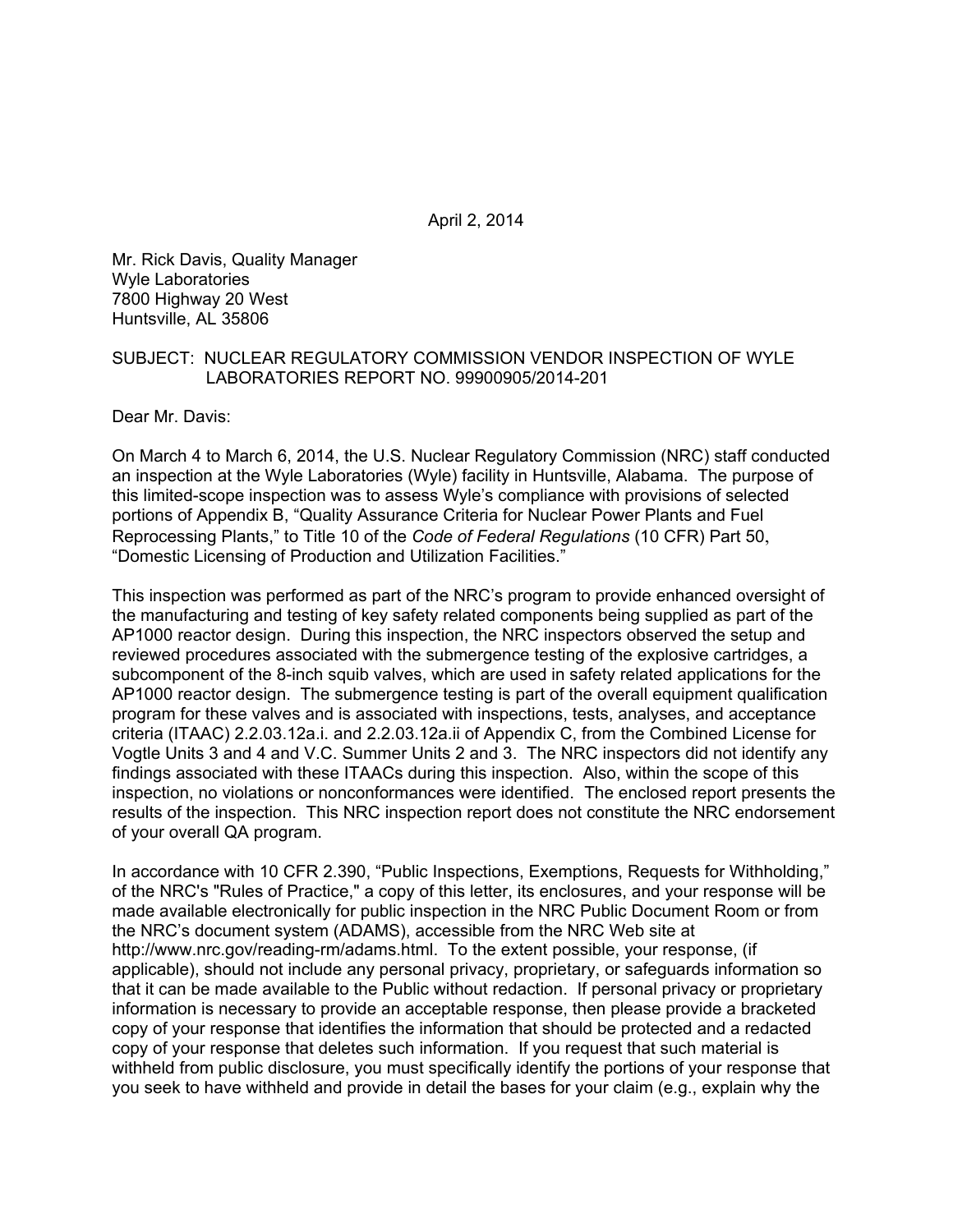R. Davis - 2 -

disclosure of information will create an unwarranted invasion of personal privacy or provide the information required by 10 CFR 2.390(b) to support a request for withholding confidential commercial or financial information). If Safeguards Information is necessary to provide an acceptable response, please provide the level of protection described in 10 CFR 73.21.

Sincerely,

#### */RA/*

Richard A. Rasmussen, Chief Electrical Vendor Inspection Branch Division of Construction Inspection and Operational Programs Office of New Reactors

Docket No.: 99900905

Enclosure:

1. Inspection Report No. 99900905/2014-201 and attachment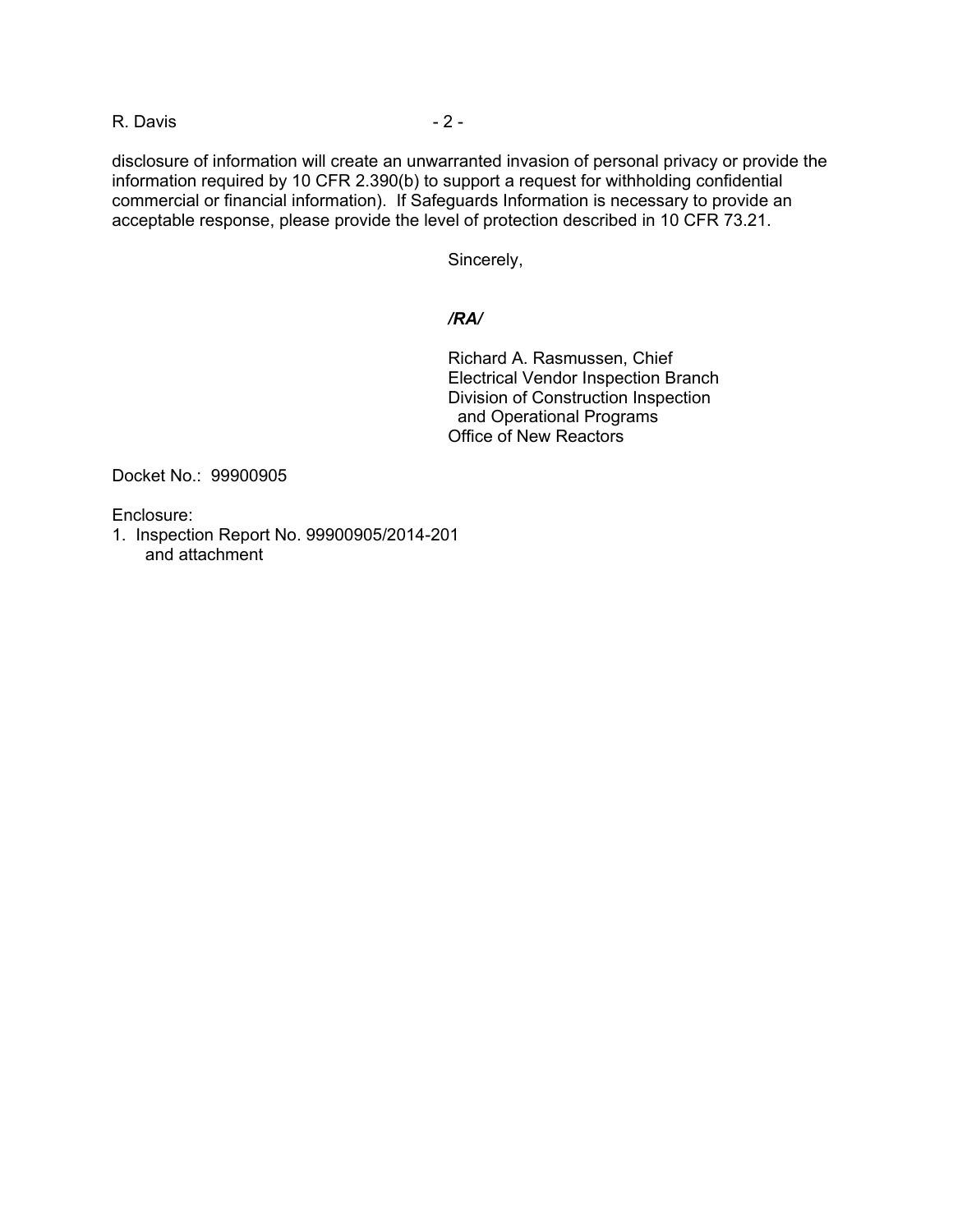R. Davis - 2 -

disclosure of information will create an unwarranted invasion of personal privacy or provide the information required by 10 CFR 2.390(b) to support a request for withholding confidential commercial or financial information). If Safeguards Information is necessary to provide an acceptable response, please provide the level of protection described in 10 CFR 73.21.

Sincerely,

#### */RA/*

Richard A. Rasmussen, Chief Electrical Vendor Inspection Branch Division of Construction Inspection and Operational Programs Office of New Reactors

Docket No.: 99900905

Enclosure:

1. Inspection Report No. 99900905/2014-201 and attachment

# **DISTRIBUTION**

ASakadales rick.davis@wylelabs.com

|        | <b>ADAMS ACCESSION No.:</b> | ML14084A516   | NRO-002       |               |  |
|--------|-----------------------------|---------------|---------------|---------------|--|
|        | OFFICE   NRO/DCIP/EVIB      | R-II/DCI/CIB3 | NRO/DCIP/IGCB | NRO/DCIP/EVIB |  |
| ∥ NAME | JJacobson                   | TSteadham     | BAnderson     | RRasmussen    |  |
| ∥ DATE | 04/02/2014                  | 04/02/2014    | 04/02/2014    | 04/02/2014    |  |
|        |                             |               |               |               |  |

 **OFFICIAL RECORD COPY**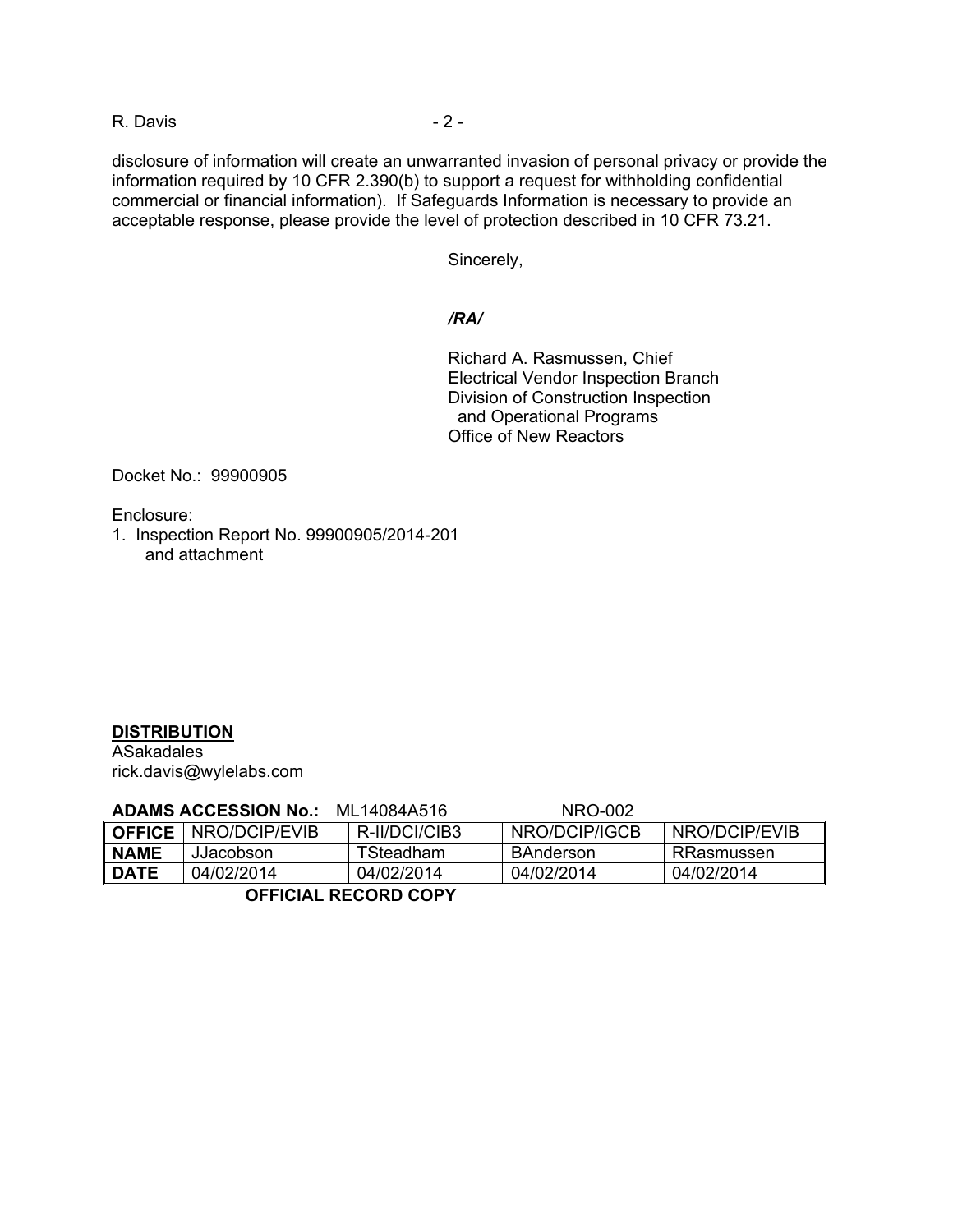#### **U.S. NUCLEAR REGULATORY COMMISSION OFFICE OF NEW REACTORS DIVISION OF CONSTRUCTION INSPECTION & OPERATIONAL PROGRAMS VENDOR INSPECTION REPORT**

| Docket No.:                       | 99900905                                                                                                                                                                                                                                                                                                                                                                                          |                                                                                                           |  |
|-----------------------------------|---------------------------------------------------------------------------------------------------------------------------------------------------------------------------------------------------------------------------------------------------------------------------------------------------------------------------------------------------------------------------------------------------|-----------------------------------------------------------------------------------------------------------|--|
| Report No.:                       | 99900905/2014-201                                                                                                                                                                                                                                                                                                                                                                                 |                                                                                                           |  |
| Vendor:                           | <b>Wyle Laboratories</b><br>7800 Highway 20 West<br>Huntsville, Alabama 35806                                                                                                                                                                                                                                                                                                                     |                                                                                                           |  |
| Vendor Contact:                   | Mr. Rick Davis, Quality Manager<br>416-716-4483<br>rick.davis@wylelabs.com                                                                                                                                                                                                                                                                                                                        |                                                                                                           |  |
| <b>Nuclear Industry Activity:</b> | Wyle Laboratories performs testing services to support the<br>seismic, environmental, and functional qualification of<br>safety-related components currently being supplied as part of the<br>Westinghouse AP1000 design. Wyle Laboratories also performs<br>testing services for NRC licensees and vendors that supply<br>safety-related replacement components to U.S. nuclear power<br>plants. |                                                                                                           |  |
| <b>Inspection Dates:</b>          | March 4 -6, 2014                                                                                                                                                                                                                                                                                                                                                                                  |                                                                                                           |  |
| NRC inspectors:                   | Jeffrey Jacobson<br>Tim Steadham<br>Qin Liwei<br>He Kai                                                                                                                                                                                                                                                                                                                                           | NRO/DCIP/MVIB Team Leader<br>R-II/DCI/CIB3<br>China National Nuclear Safety Authority<br>(NNSA), observer |  |
|                                   |                                                                                                                                                                                                                                                                                                                                                                                                   | NNSA, observer                                                                                            |  |
| Approved:                         | Richard A. Rasmussen, Chief<br><b>Electrical Vendor Inspection Branch</b><br>Division of Construction Inspection & Operational Programs<br><b>Office of New Reactors</b>                                                                                                                                                                                                                          |                                                                                                           |  |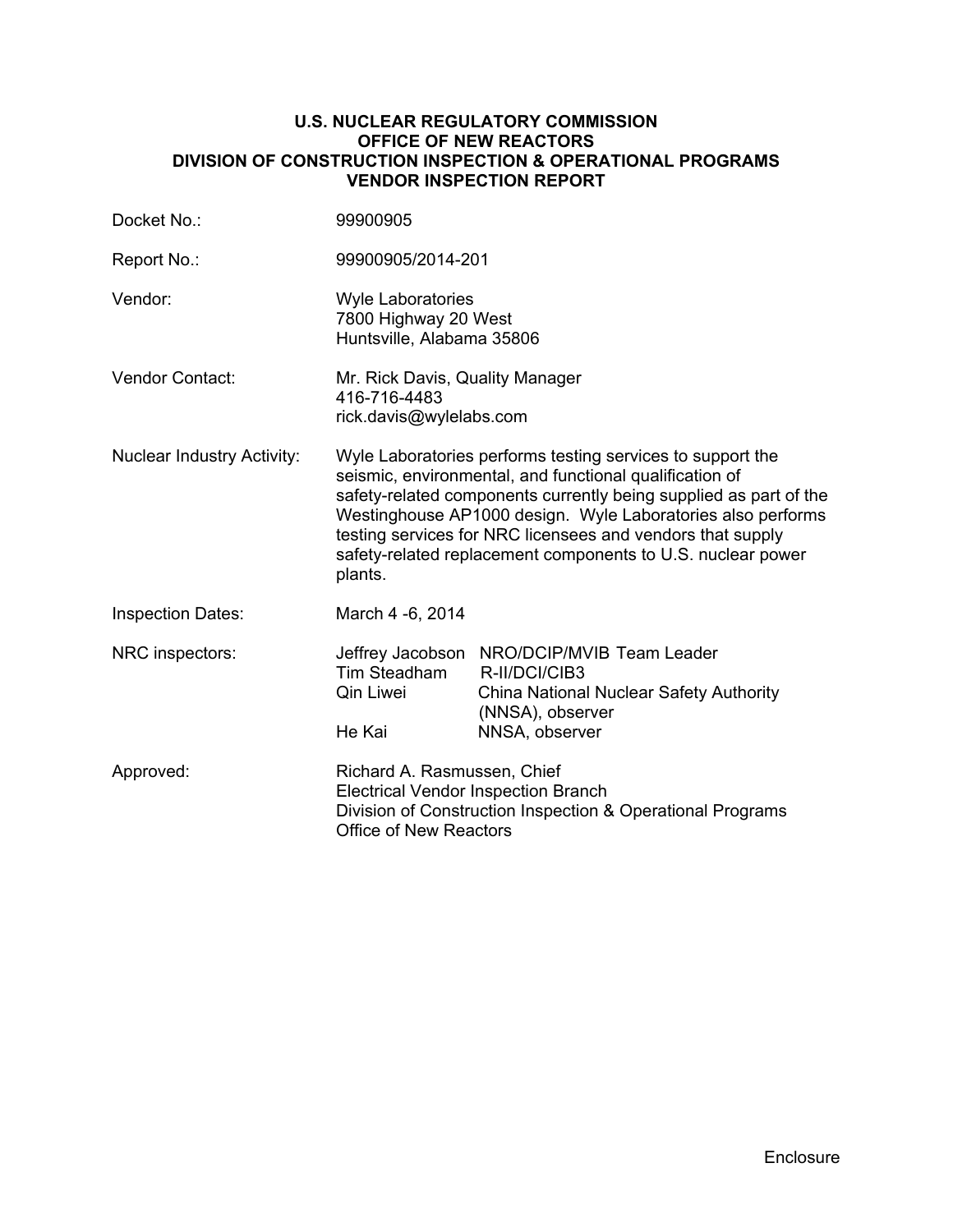## **EXECUTIVE SUMMARY**

#### Wyle Laboratories 99900905/2013-201

The U. S. Nuclear Regulatory Commission (NRC) staff conducted this limited scope vendor inspection to verify that Wyle Laboratories, (Wyle), implemented an adequate quality assurance program that complies with the requirements of Appendix B, "Quality Assurance Criteria for Nuclear Power Plants and Fuel Reprocessing Plants," to Title 10 of the *Code of Federal Regulations* (10 CFR) Part 50, "Domestic Licensing of Production and Utilization Facilities." The NRC inspectors reviewed Wyle's implementation of the Appendix B criteria related to test control, and measuring and test equipment, as related to the submergence testing of the explosive actuators, which are a subcomponent of the 8-inch squib valves being supplied as part of the Westinghouse Electric Corporation (WEC) AP1000 reactor design. The NRC conducted this inspection at Wyle's facility in Huntsville, AL.

The following regulations served as the bases for this NRC inspection:

- Section 50.49 of 10 CFR, "Environmental Qualification of Electric Equipment Important to Safety for Nuclear Power Plants"
- Appendix B to 10 CFR Part 50, "Quality Assurance Criteria for Nuclear Power Plants and Fuel Reprocessing Plants"
- Part 21 of 10 CFR "Reporting of Defects and Noncompliance"

The NRC inspectors used portions of Inspection Procedures (IP) 43002, "Routine Inspections of Nuclear Vendors," dated July 15, 2013, IP 35034, "Design Certification Testing Inspection," dated January 27, 2010, and IP 65001.E, "Inspection of the ITAAC-Related Qualification Program," dated August 19, 2008, as applicable to the scope of the inspection.

The results of the inspection are summarized below.

#### Test Control

The NRC inspection team reviewed the applicable test procedures and inspected portions of the submergence test set-up of the AP1000 8-inch squib valve actuators. The inspection team concluded that Wyle had developed adequate test procedures that encompassed the design basis requirements for the actuators. During the inspection, the submergence test was postponed by the customer, WEC, so the team was not able to actually witness the testing. No findings of significance related to Wyle test control activities were identified.

#### Control of Testing Equipment

The NRC inspectors concluded that Wyle's control of test equipment was adequate to meet the requirements of Criterion XII, "Control of Measuring and Test Equipment," of Appendix B to 10 CFR Part 50. No findings of significance were identified.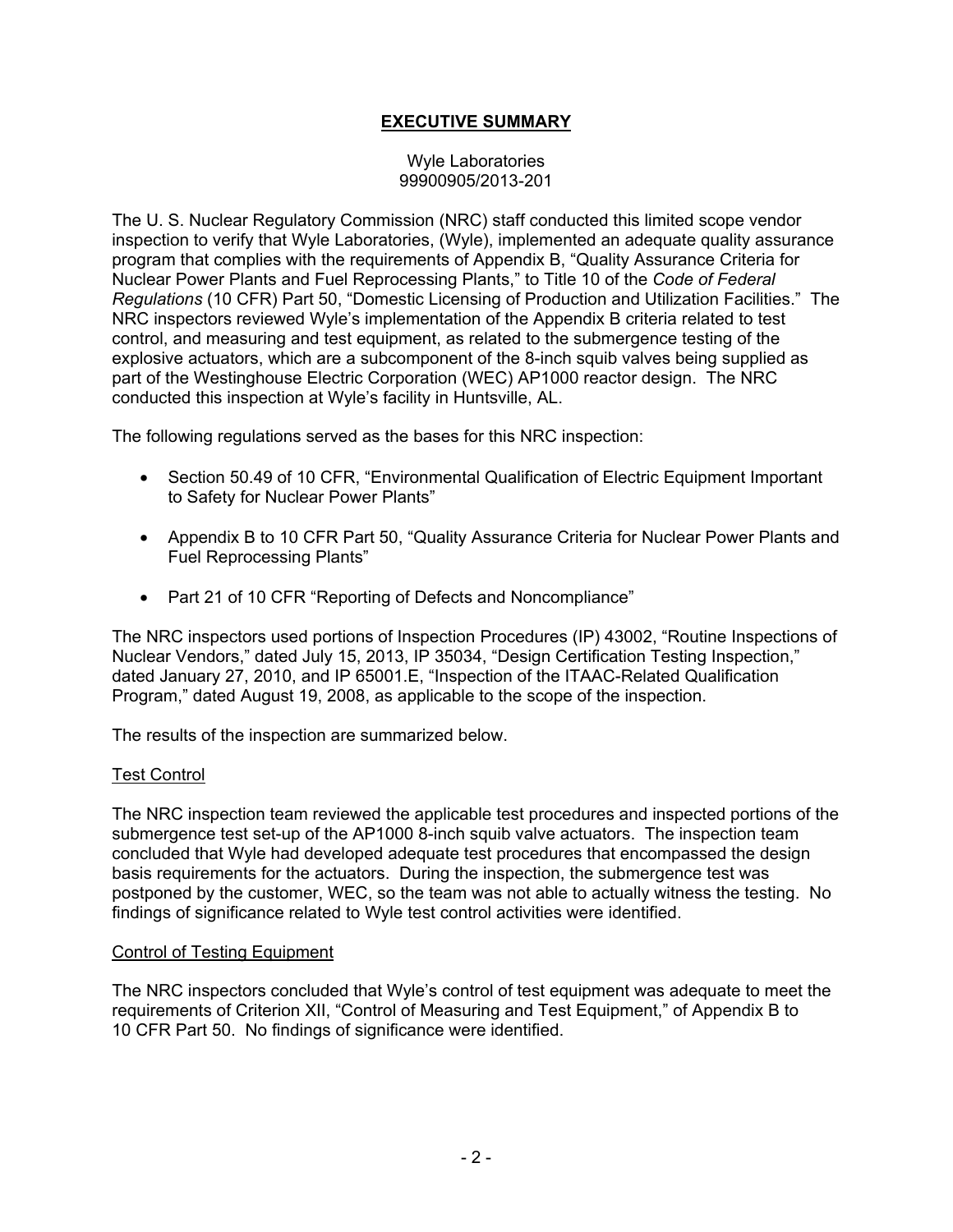## **REPORT DETAILS**

### 1. Test Control

#### a. Inspection Scope

The Nuclear Regulatory Commission (NRC) inspectors reviewed applicable equipment qualification plans and test procedures associated with the planned submergence testing of the 8-inch squib valve actuators. The team also inspected aspects of the test set up and equipment being utilized by Wyle Laboratories (Wyle) to conduct the test. Specific emphasis was put on ensuring that Wyle had properly enveloped the required time, temperature, pressure, and submergence profiles for the valves, as detailed in the Westinghouse Electric Company (WEC) supplied specifications. The inspectors assessed the methods being utilized by Wyle to confirm that the test specimens had been properly submerged in the test chamber during the test.

#### Functional Test Activities

The NRC inspectors observed pre-test activities, including a Wyle control room operator and technicians in the field, performing portions of a simulated submergence test. The NRC inspectors observed the Wyle personnel maintaining readings consistent with test requirements in the Wyle qualification plan.

#### Qualification Plan and Test Procedure

The NRC inspectors reviewed Wyle's test plan for conformance to the applicable design requirements of the actuators as described in the certified AP1000 DCD, Tier 2, Revision 19, and applicable WEC design documents. The NRC inspectors performed independent calculations to verify the adequacy of the selected test conditions to ensure that the test would sufficiently bound the maximum design basis environmental qualification requirements.

#### b. Observations and Findings

Although the NRC inspectors determined that Wyle had appropriately translated the qualification requirements provided by WEC into the Wyle test plan, the inspectors identified that the test plan was not clear with regard to how submergence levels inside the test chamber would be measured. Also, the team raised some questions regarding the margins applied to the test profiles. As a result of the team's questions, Wyle revised the test plan during the inspection and added additional guidance on how the submergence verification level would be demonstrated. The revised guidance was determined by the inspectors to be adequate to address the concerns raised. This issue was determined by the team to be a minor issue. During the inspection, the submergence test was postponed by the customer, WEC, so the team was not able to actually witness the submergence testing.

### c. Conclusions

The NRC inspectors determined that the intended set-up and procedures for performing the environmental qualification submergence test at Wyle appropriately modeled the postulated accident conditions for the AP1000 8-inch squib valve actuators to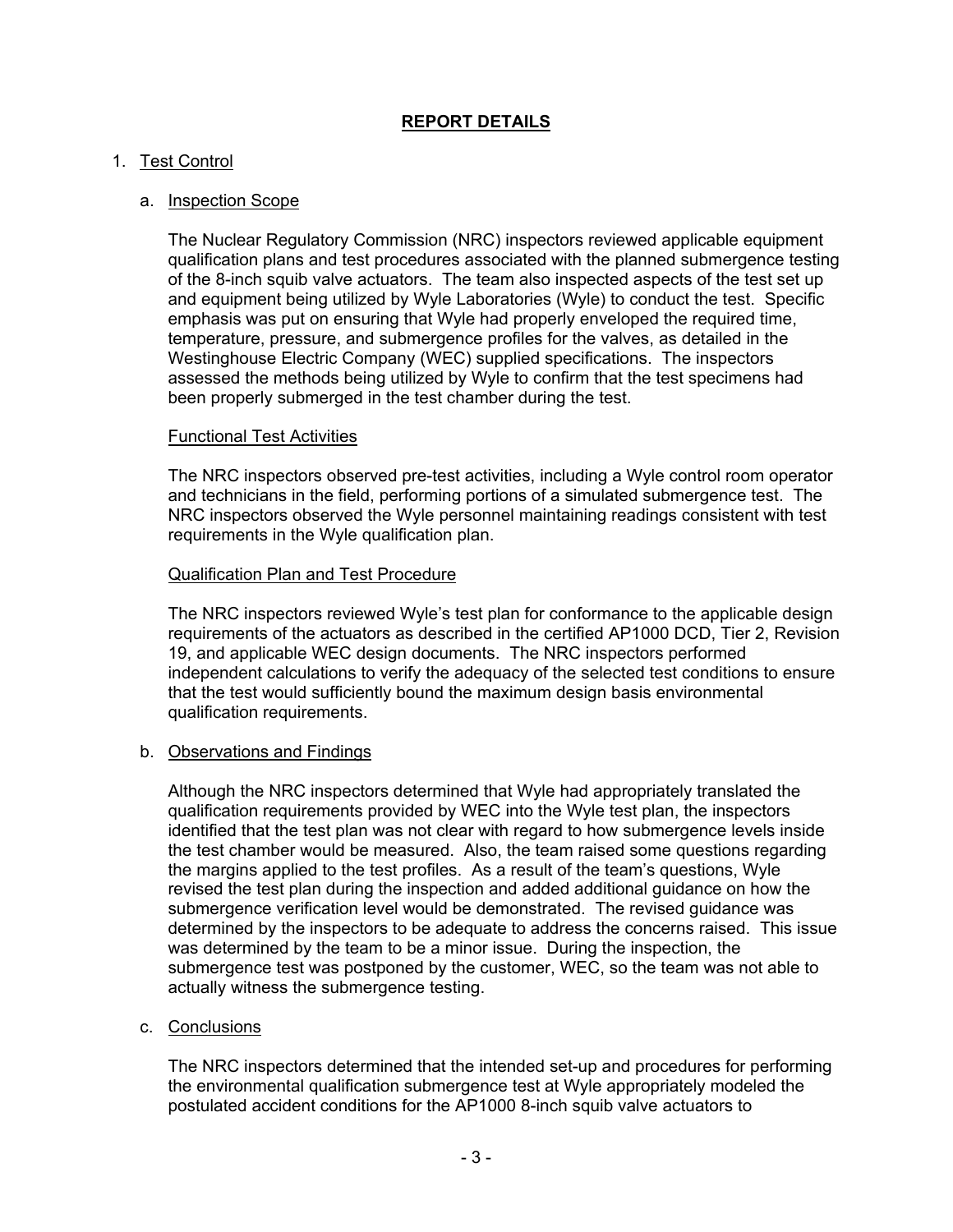demonstrate the design-basis capability of squib valves for use in the AP1000 reactor. The NRC inspectors concluded that Wyle was implementing its test control program in accordance with the regulatory requirements of Criterion XI, "Test Control," of Appendix B to Title 10 of the *Code of Federal Regulations* (10 CFR) Part 50. Based on the samples reviewed, the NRC inspectors determined that Wyle's test control was adequate to meet the requirements committed to in their test control documentation.

No findings of significance related to Wyle's test control activities were identified.

## 2. Control of Testing Equipment

### a. Inspection Scope

The NRC inspectors reviewed calibration records for selected measurement and test equipment that Wyle intended to utilize to perform the submergence testing of the 8-inch squib valve actuators to verify compliance with the requirements of Criterion XII, "Control of Measuring and Test Equipment," of Appendix B to 10 CFR Part 50, to ensure that the instruments were properly calibrated, accurate, and reliable.

## Calibration of Test Equipment

The NRC inspectors reviewed a sample of six inspection and testing instruments to verify that the equipment was being properly calibrated and controlled. The specific instruments sampled were associated with the submergence testing of the 8-inch squib valve actuators. The NRC inspectors confirmed the instruments were calibrated and appropriate for the range of operation for the test. The NRC inspectors reviewed the Wyle Instrument Sheet and confirmed that all equipment was identified, recorded, and verified to be within the calibration frequency and the calibration range. The NRC inspectors confirmed that all test instrumentation was appropriate for the test use and was capable of conducting measurements to the precision required in the test plan.

### b. Observations and Findings

No findings of significance were identified.

## c. Conclusions

The NRC inspectors determined that Wyle was implementing its measurement and test equipment program in accordance with the regulatory requirements of Criterion XII of Appendix B to 10 CFR Part 50. The NRC inspectors also determined that Wyle was implementing its own policies and procedures associated with the Measurement and Testing Equipment program. No findings of significance were identified.

### 3. Exit Meeting

On March 6, 2014, the NRC inspectors presented their inspection scope and findings during an exit meeting with Mr. Tom Brewington, Senior Director Nuclear Engineering and Test, other Wyle management and staff, and selected WEC personnel.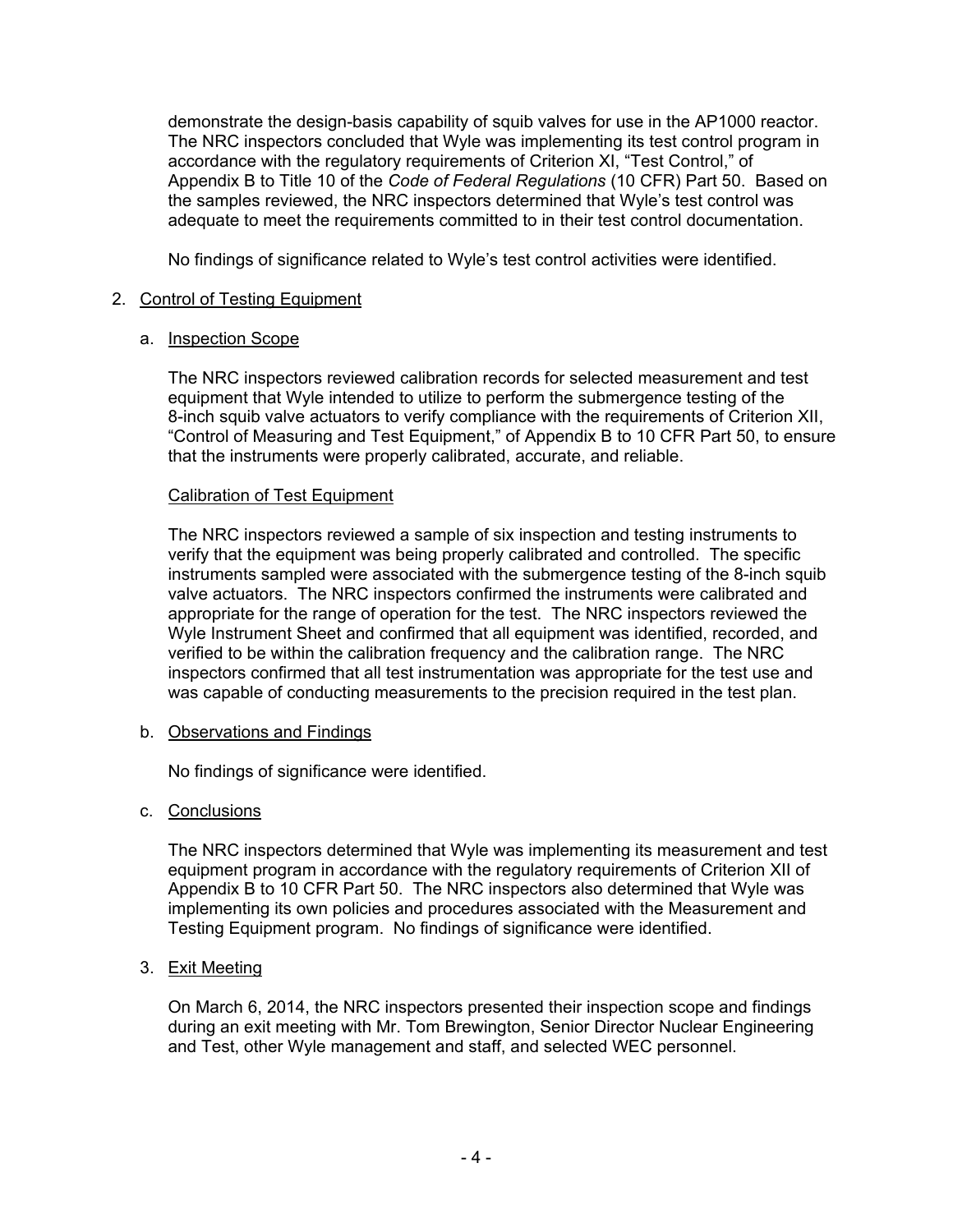# **ATTACHMENT**

### 1. EXIT MEETING ATTENDEES AND INDIVIDUALS INTERVIEWED

| <b>Name</b>             | <b>Title</b>                                        | <b>Affiliation</b> | <b>Exit</b> | <b>Interviewed</b> |
|-------------------------|-----------------------------------------------------|--------------------|-------------|--------------------|
| Tom Brewington          | Sr. Director, Nuclear                               | Wyle               | X           |                    |
| E. Reilly Schum         | <b>Engineering Manager,</b><br>EQ and TPQ           | Wyle               | X           |                    |
| <b>Cameron Muelling</b> | <b>Staff Engineer</b>                               | Wyle               | X           | X                  |
| <b>Rick Davis</b>       | <b>Quality Assurance</b><br>/Safety Manager         | Wyle               | X           |                    |
| John B. Hardy, PE       | Sr. Instrumentation and<br><b>Controls Engineer</b> | Wyle               | X           | X                  |
| <b>Steve Feder</b>      | Senior Engineer                                     | <b>WEC</b>         | X           | X                  |
| Ronald P. Wessel        | Principal Engineer,<br>AP 1000 Licensing            | <b>WEC</b>         | X           | X                  |
| Jeffrey Jacobson        | <b>Inspection Team Leader</b>                       | <b>NRC</b>         | X           |                    |
| Tim Steadham            | Inspector                                           | <b>NRC</b>         | Χ           |                    |
| Qin Liwei               | Inspector                                           | NNSA/China         | X           |                    |
| He Kai                  | Inspector                                           | NNSA/China         | X           |                    |

## 2. INSPECTION PROCEDURES USED

- Inspection Manual Chapter (ICM) 2507, "Construction Inspection Program Vendor Inspections," dated October 3, 2013
- IP 35034, "Design Certification Testing Inspection," dated January 27, 2010
- IP 43002, "Routine Inspections of Nuclear Vendors," dated July 15, 2013
- IP 65001.E, "Inspection of the ITAAC-Related Qualification Program," dated August 19, 2008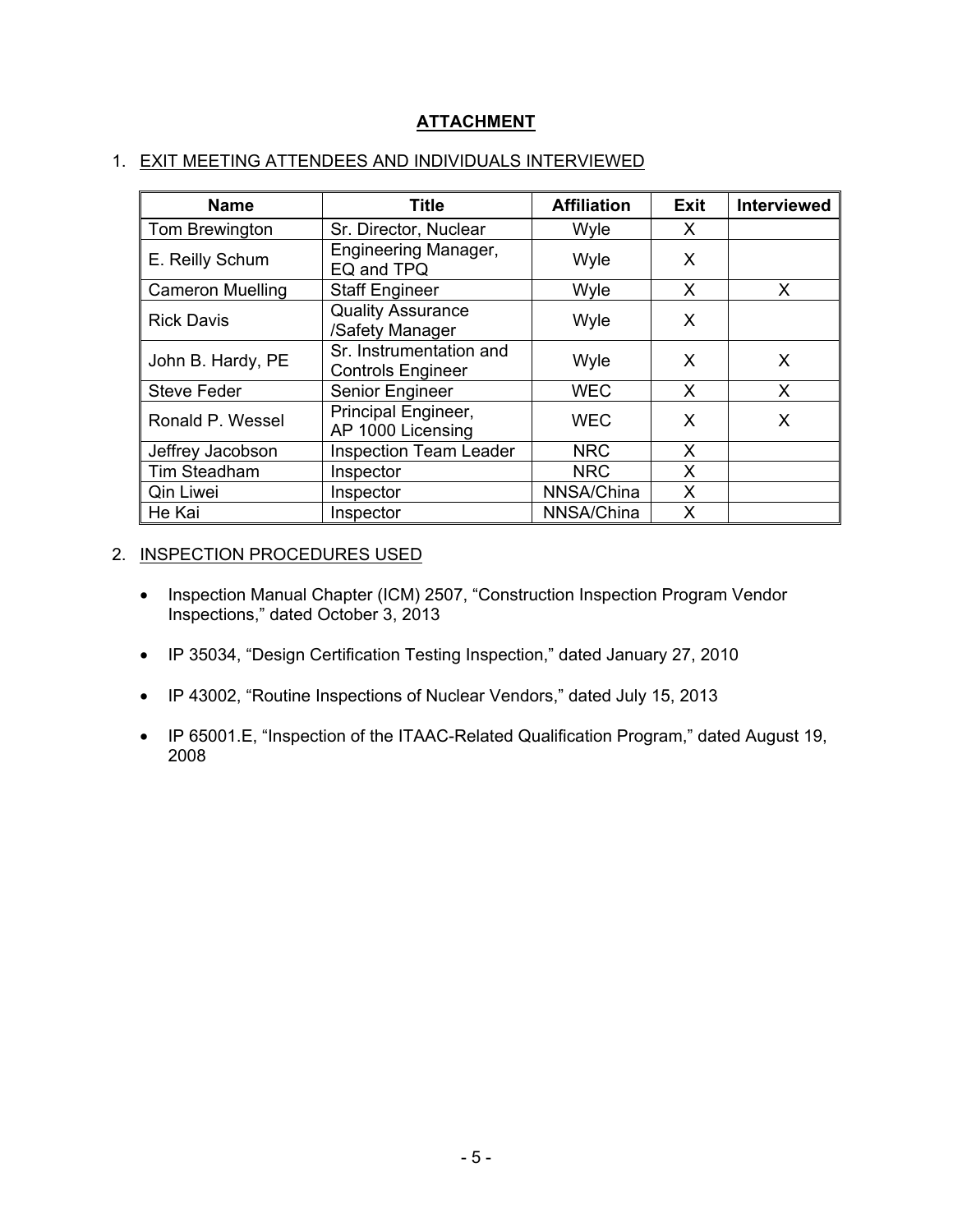## 3. LIST OF ITEMS OPENED, CLOSED, AND DISCUSSED

The U.S. Nuclear Regulatory Commission (NRC) inspectors identified the following inspections, tests, analyses, and acceptance criteria (ITAAC) related to components being tested by Wyle. At the time of the inspection, Wyle was involved in the submergence testing of the 8-inch squib valve actuators, used as injection and recirculation valves in the passive core cooling system for the AP1000 reactor design. This testing is part of the overall equipment qualification program for the squib valves and will be used to demonstrate that the below ITAAC acceptance criteria have been met. The ITAAC's design commitment referenced below are for future use by the NRC staff during the ITAAC closure process; the listing of these ITAAC design commitments does not constitute that they have been met and/or closed. The NRC inspectors did not identify any findings associated with the ITAAC identified below.

| <b>Source Document</b>                                                                                         | <b>ITAAC Reference</b><br>No. | <b>ITAAC</b>  | <b>Acceptance</b><br>Criteria                                                                                                                          |
|----------------------------------------------------------------------------------------------------------------|-------------------------------|---------------|--------------------------------------------------------------------------------------------------------------------------------------------------------|
| Appendix C from the<br><b>Combined License for</b><br>Vogtle Units 3 and 4<br>and V.C. Summer<br>Units 2 and 3 | No. 214                       | 2.2.03.12a.i  | A test report exists<br>and concludes that<br>each squib valve<br>changes position as<br>indicated in Table<br>$2.2.3 - 1$ under<br>design conditions. |
| Appendix C from the<br><b>Combined License for</b><br>Vogtle Units 3 and 4<br>and V.C. Summer<br>Units 2 and 3 | No. 215                       | 2.2.03.12a.ii | A report exists and<br>concludes that the<br>as-built<br>squib valves are<br>bounded by<br>the tests or type<br>tests.                                 |

#### 4. Documents Reviewed

Westinghouse Documents

DCP APP-GW-GEE-1145, IRWST Screen Modifications and Squib Valve Qualification Changes to address GSI-191 Issues, dated 11/11/2009

E&DCR APP-PV70-GEF-013, Submergence Requirements for Squib Valves inside PXS Rooms, dated 7/2/2013

APP-PV70-Z0Y-001, Plant and System Transients Applicable to PV70 Valves, dated 8/1/2011 APP-SSAR-GSC-774, AP1000 PXS Compartment Environmental Conditions Due to a DVI Line Break, dated 8/23/2012

APP-GW-VPC-012, AP1000 Equipment Qualification Submergence Pressure Envelope Calculation, dated 2/26/2010

APP-PV70-Z0-001, Squib Valves Design Specification, dated 7/24/2013

E&DCR APP-PV70-GEF-022, Submergence Test Condition Revisions, dated 2/13/2014